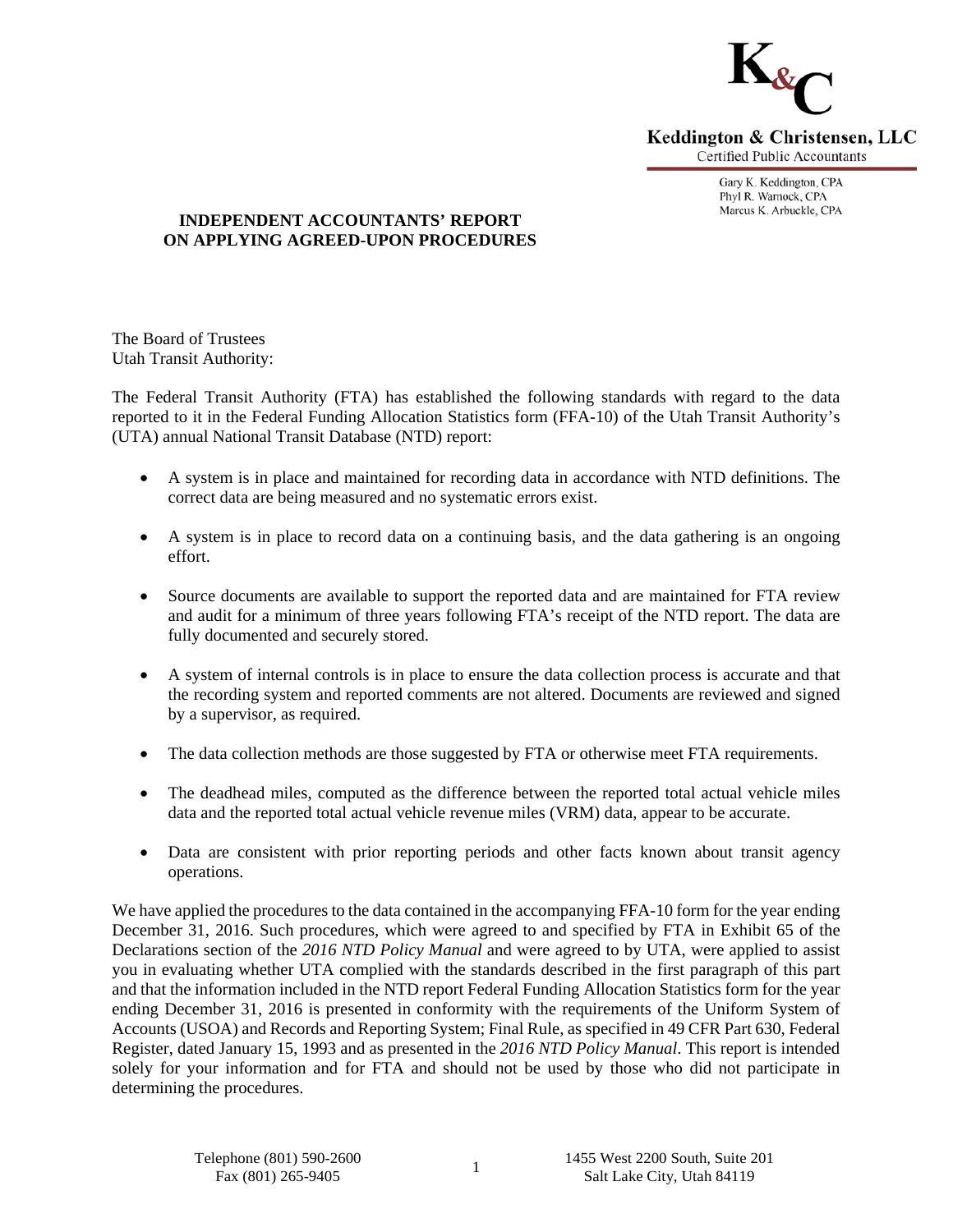UTA's management is responsible for UTA's compliance with those requirements, including preparation of the NTD report FFA-10 form for the year ended December 31, 2016. This agreed-upon engagement was conducted in accordance with attestation standards established by the American Institute of Certified Public Accountants. The sufficiency of these procedures is solely the responsibility of those parties specified in this report. Consequently, we make no representation regarding the sufficiency of the procedures described above either for the purpose for which this report has been requested or for any other purpose.

The procedures were applied separately to each of the information systems used to develop the reported actual vehicle revenue miles (VRM), fixed guideway directional route miles (FG DRM), passenger miles traveled (PMT), and operating expenses (OE) of UTA for the year ending December 31, 2016, for each of the following modes:

- Motor Bus—directly operated
- Motor Bus—purchased transportation
- Demand Response—directly operated
- Demand Response—purchased transportation
- Van Pool—directly operated
- Light Rail—directly operated
- Commuter Bus—directly operated
- Commuter Rail—directly operated

The following information and findings came to our attention as a result of performing the procedures described above as specified in the *2016 NTD Policy Manual*.

#### *2016 NTD Policy Manual* **Exhibit 65 procedure 'g':**

#### Procedure:

Obtain the worksheets used to prepare the final data that the transit agency transcribes onto the Federal Funding Allocation Statistics form. Compare the periodic data included on the worksheets to the periodic summaries prepared by the transit agency. Test the arithmetical accuracy of the summaries.

### Findings:

During our testing, we noted that the VRM on the supporting documentation did not match the VRM reported on the FFA-10 form. The resulting difference is the report is understated by 200,000 VRM. This finding relates to the following mode:

• Demand Response—directly operated

### *2016 NTD Policy Manual* **Exhibit 65 procedure 'i':**

### Procedure:

Discuss with transit agency staff (the auditor may wish to list the titles of the persons interviewed) the transit agency's eligibility to conduct statistical sampling for PMT data every third year. Determine whether the transit agency meets NTD criteria that allow transit agencies to conduct statistical samples for accumulating PMT data every third year rather than annually.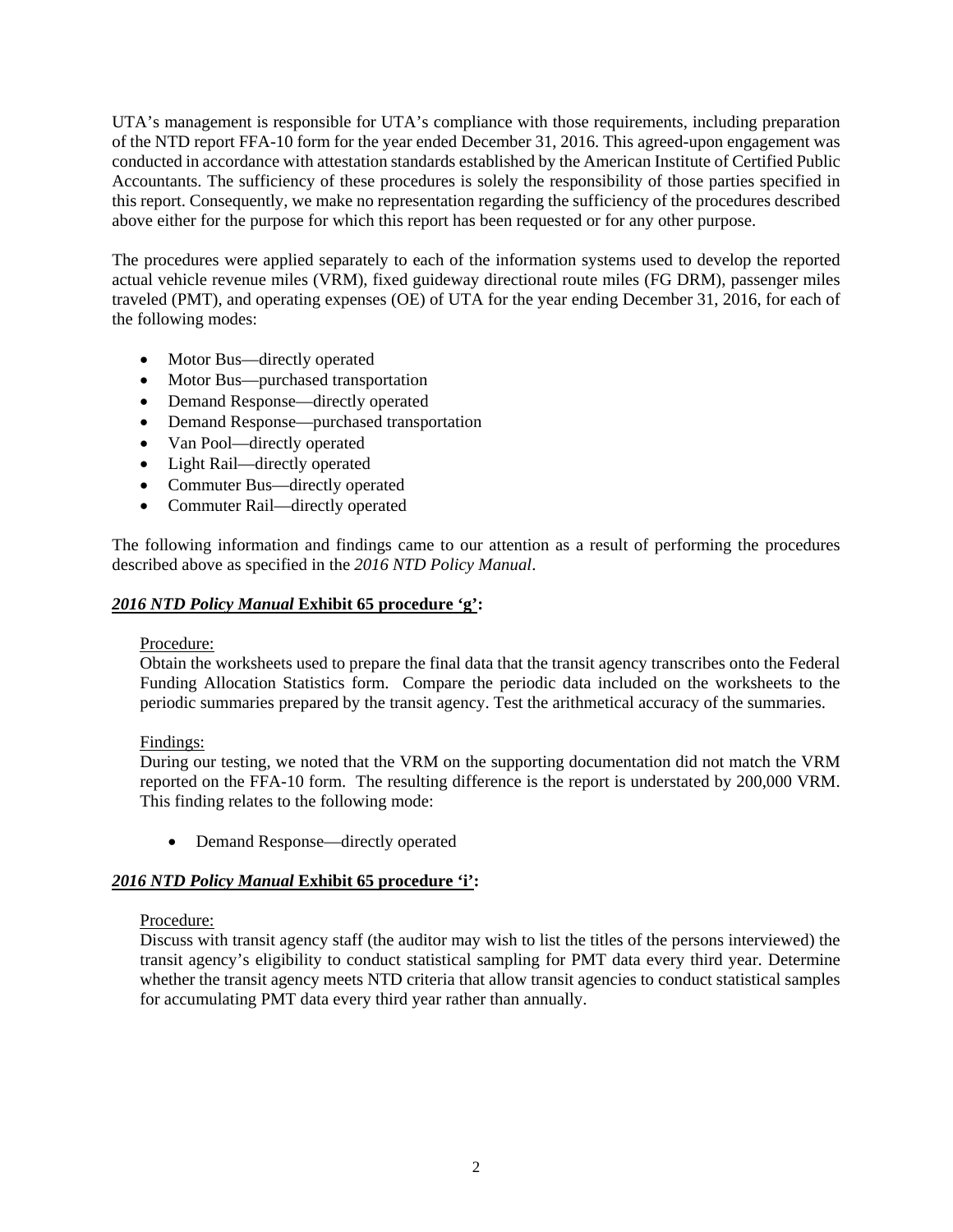# *2016 NTD Policy Manual* **Exhibit 65 procedure 'i' (Continued):**

# Findings:

During our testing, it was noted that the statistical sampling did not meet the minimum 95 percent confidence level, and  $\pm 10$  percent precision requirements. This finding relates to the following modes:

• Motor Bus—purchased transportation

# *2016 NTD Policy Manual* **Exhibit 65 procedure 'j':**

# Procedure:

Obtain a description of the sampling procedure for estimation of PMT data used by the transit agency. Obtain a copy of the transit agency's working papers or methodology used to select the actual sample of runs for recording PMT data. If the transit agency used average trip length, determine that the universe of runs was the sampling frame. Determine that the methodology used to select specific runs from the universe resulted in a random selection of runs. If the transit agency missed a selected sample run, determine that a replacement sample run was random. Determine that the transit agency followed the stated sampling procedure.

### Findings:

During our testing, it was noted that the sample used for estimation of PMT data was not taken from the universe of runs, and did not result in a random selection of runs. This finding relates to the following modes:

- Motor Bus—directly operated
- Motor Bus—purchased transportation

# *2016 NTD Policy Manual* **Exhibit 65 procedure 'k':**

### Procedure:

Select a random sample of the source documents for accumulating PMT data and determine that the data are complete (all required data are recorded) and that the computations are accurate. Select a random sample of the accumulation periods and re-compute the accumulations for each of the selected periods. List the accumulations periods that were tested. Test the arithmetical accuracy of the summary.

### Findings:

We obtained the January, March, and December 2016 accumulation documents and noted that the December amounts on the summary form did not agree to the Authority's supporting documentation. The total December 2016 PMT amount on the Authority's accumulation form was 525,519 PMT less than what was calculated on the supporting documentation. This finding relates to the following mode:

• Motor Bus—directly operated

We obtained the August, September, and December 2016 accumulation documents and noted that the Authority used a different estimated trip length when calculating the PMT for September and December. As a result, the PMT amounts for those two (2) months should have been 2,401 miles less than what was calculated on the Authority's accumulation forms. This finding relates to the following mode:

• Motor Bus—purchased transportation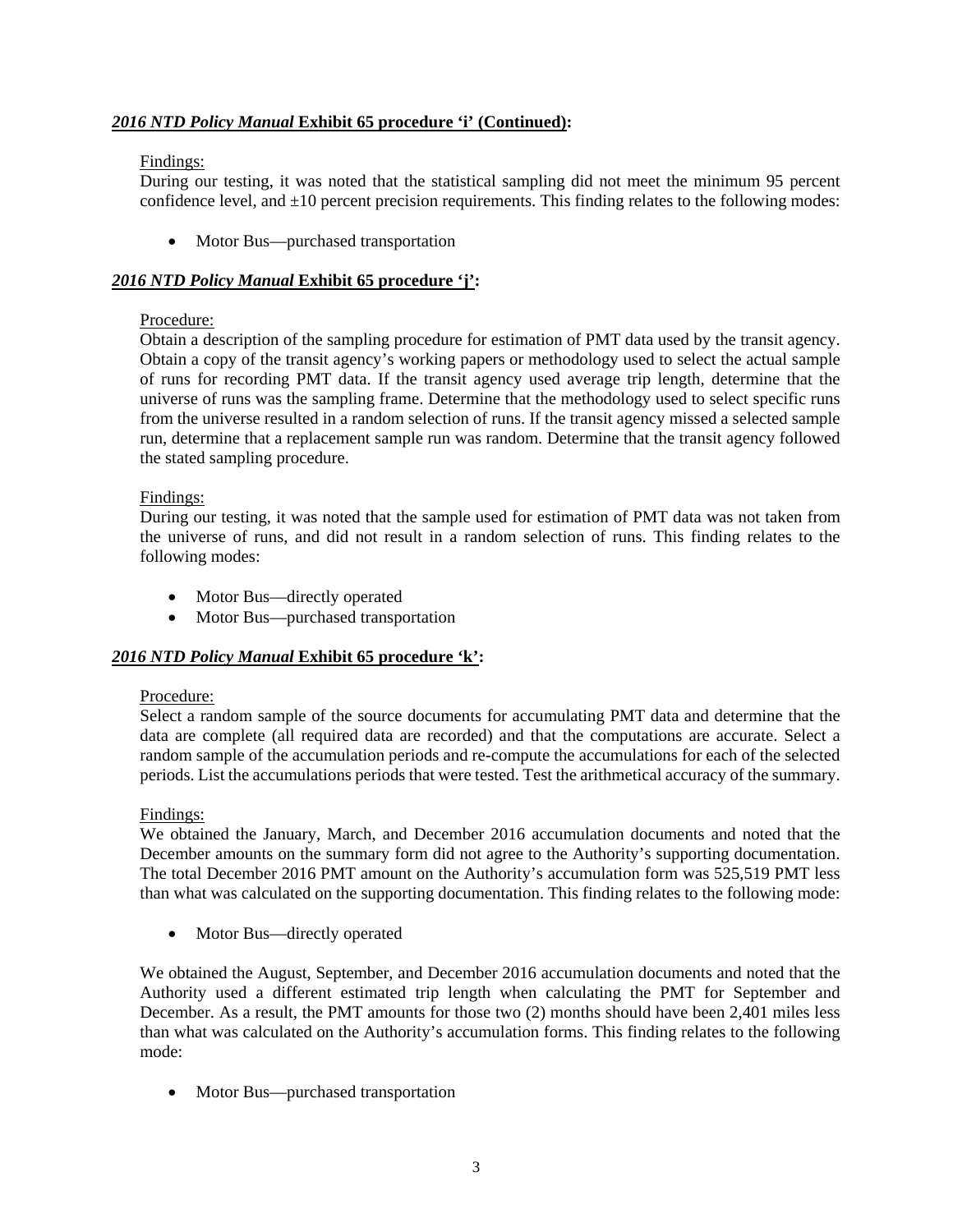# *2016 NTD Policy Manual* **Exhibit 65 procedure 'k' (Continued):**

#### Findings (Continued):

We obtained the August, September, and December 2016 accumulation documents and noted that the December amounts on the summary form did not agree to the Authority's supporting documentation. The total December 2016 PMT amount on the Authority's accumulation form was 85,186 PMT less than what was calculated on the supporting documentation. This finding relates to the following mode:

• Commuter Rail—directly operated

### *2016 NTD Policy Manual* **Exhibit 65 procedure 'y':**

#### Procedure:

If the transit agency provides service in more than one UZA, or between an UZA and a non-UZA, inquire of the procedures for allocation of statistics between UZAs and non-UZAs. Obtain and review the FG segment worksheets, route maps, and urbanized area boundaries used for allocating the statistics, and determine that the stated procedure is followed and that the computations are correct.

#### Findings:

The Authority could not provide documentation used for determining the allocation method. We were therefore unable to verify the allocation method between UZAs and non-UZAs. This finding relates to the following modes:

- Motor Bus—directly operated
- Commuter Bus—directly operated
- Commuter Rail—directly operated

#### Findings:

The Authority did not follow its stated policy of allocating statistics across UZAs using VRM. 697,151 VRM was not included in the computation of the UZA allocation percentages. This finding relates to the following mode:

• Van Pool—directly operated

### *2016 NTD Policy Manual* **Exhibit 65 procedure 'z':**

#### Procedure:

Compare the data reported on the Federal Funding Allocation Statistics Form to data from the prior report year and calculate the percentage change from the prior year to the current year. For actual VRM, PMT or OE data that have increased or decreased by more than 10 percent, or FG DRM data that have increased or decreased. Interview transit agency management regarding the specifics of operations that led to the increases or decreases in the data relative to the prior reporting period.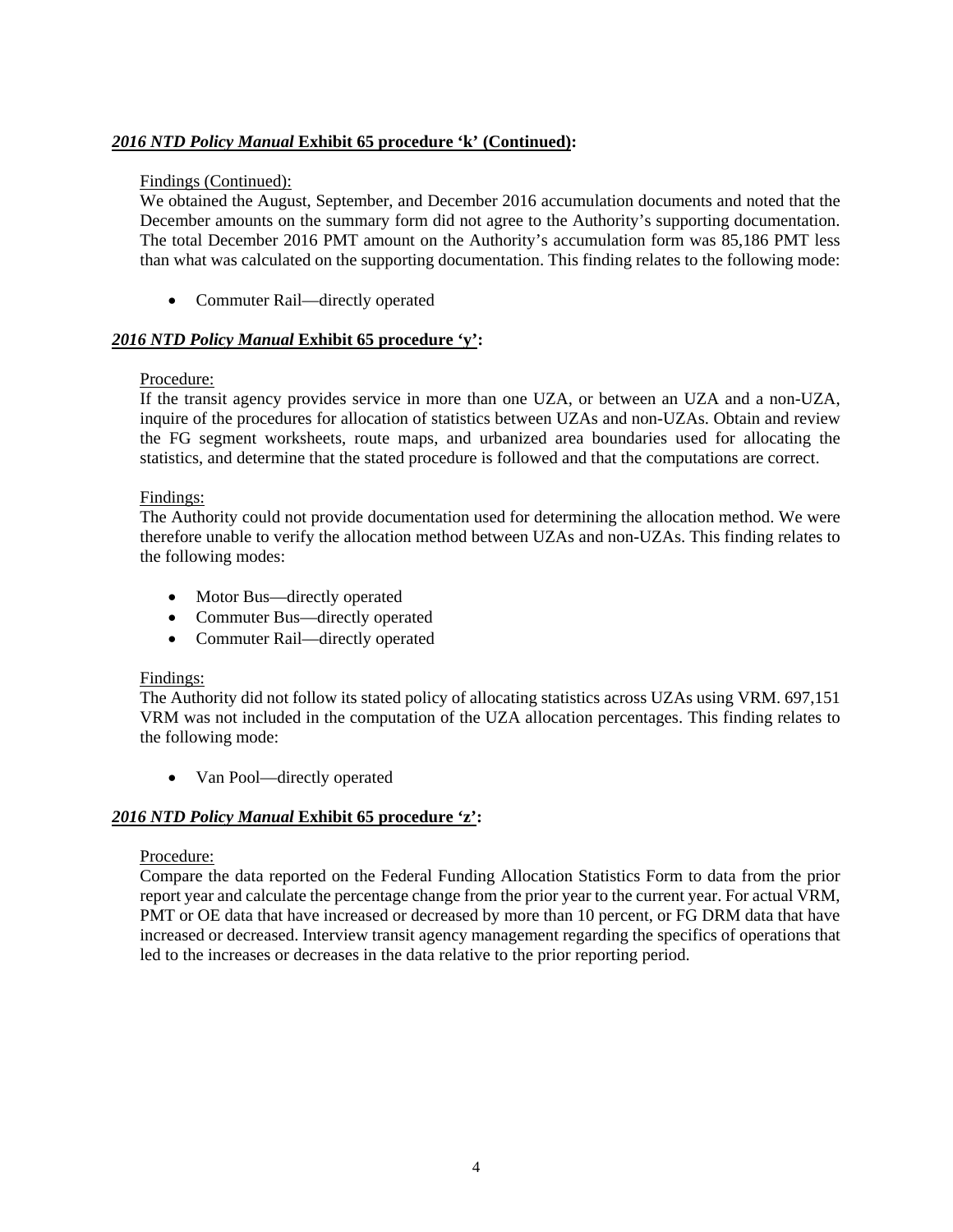# *2016 NTD Policy Manual* **Exhibit 65 procedure 'z' (Continued):**

# Findings:

We compared the 2016 VRM, PMT, and OE, as well as FG DRM data to the information reporting in the prior year and determined there were changes in several modes' OE of greater than 10 percent. Upon inquiry of Stephanie Martin (Accounting and Data Analyst): the changes in the operating expenses are due to Danyce Steck's (Comptroller) restructuring of accounting codes. This forced UTA to reevaluate all lines as to actual NTD recording procedures. This explanation relates to the following modes:

- Motor Bus—directly operated: 20.49% increase
- Motor Bus—purchased transportation: 18.08% increase
- Demand Response—directly operated: 20.90% decrease
- Demand Response—purchased transportation: 18.78% decrease
- Light Rail—directly operated: 24.29% increase
- Commuter Rail—directly operated: 18.14% increase

We compared the 2016 VRM, PMT, and OE, as well as FG DRM data to the information reporting in the prior year and determined there was an increase in VRM of 10.29%. Upon inquiry of Eric Callison (Manager, Service Implementation & Analysis): the increase is due to money gained from operating and fuel efficiencies and a sales tax increase from passing Proposition One in Weber and Davis counties allowed UTA to improve 36 routes in late 2015 and 2016. This increase in VRM did not produce a corresponding increase in UPT because ridership is down slightly due to fuel prices, and UTA added VRM on weekends and at off-peak times, when ridership is lower.

• Motor Bus—directly operated

We compared the 2016 VRM, PMT, and OE, as well as FG DRM data to the information reporting in the prior year and determined there was an increase in VRM of 36.83%. Upon inquiry of Eric Callison (Manager, Service Implementation  $\&$  Analysis): the increase is due to UPT increasing requiring increased VRM. There were also changes in the parameters used to schedule trips in the scheduling that required increased VRM. Lastly, when UTA upgraded to version 14 of Trapeze there was an issue with the reports used to run to get information for the NTD reports. This caused 2015 numbers to be understated compared with 2013, 2014, and 2016.

• Demand Response—directly operated

We compared the 2016 VRM, PMT, and OE, as well as FG DRM data to the information reporting in the prior year and determined there was a decrease in VRM of 13.37%. Upon inquiry of Eric Callison (Manager, Service Implementation & Analysis): the decrease is due to the reclassification of route 811 from Commuter Bus—directly operated (CB) to Motor Bus—directly operated (MB). Because CB runs fewer VRM per year than MB, this change had a significant impact on CB but was not noticeable in MB compared to the increase noted above.

• Commuter Bus—directly operated